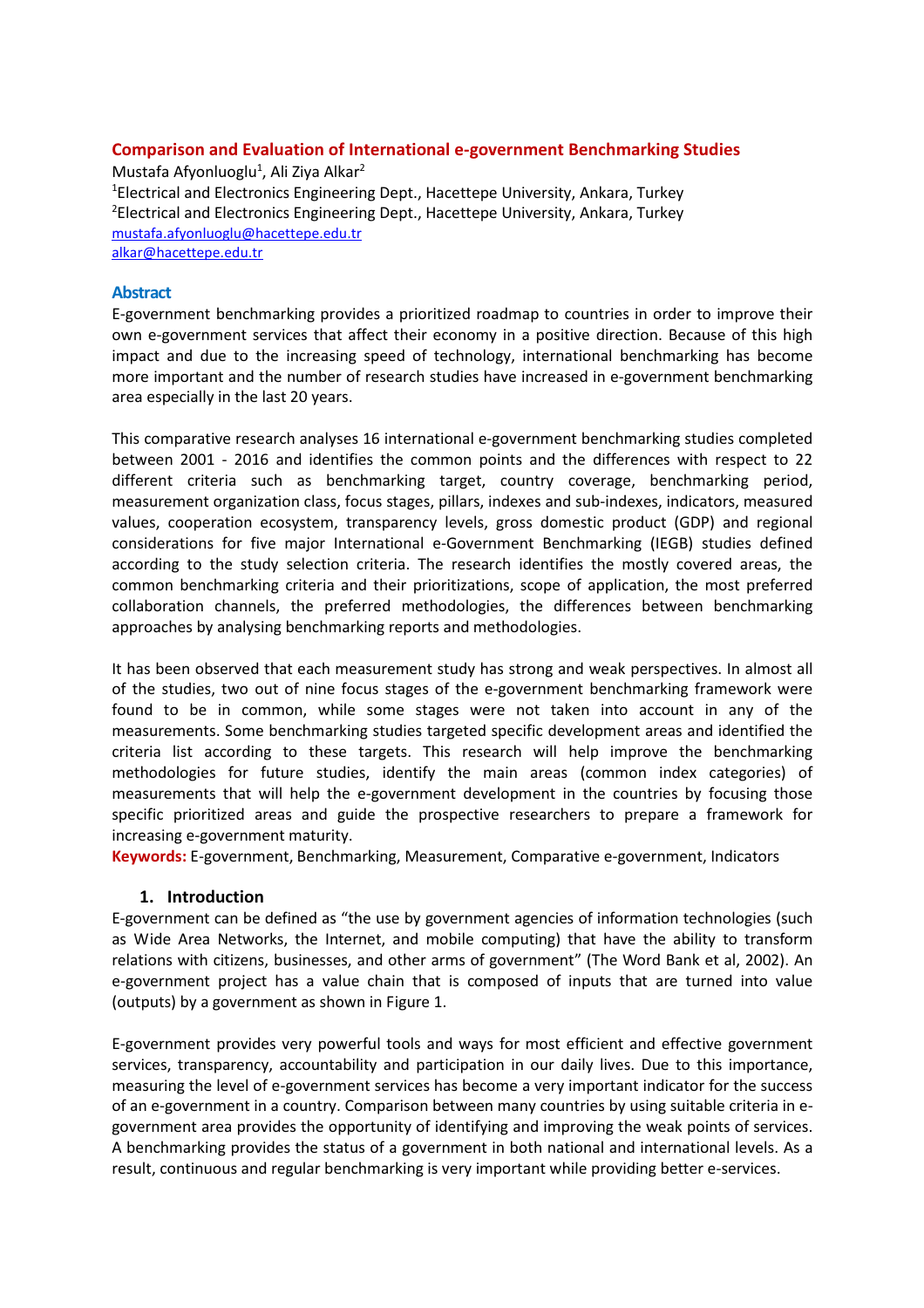

Figure 1: E-government Value Chain (Heeks et al 2006).

E-government benchmarking is a review of comparative performance of e-government between nations or agencies. E-government benchmarking studies have two purposes: internal (benefit achieved for the individual or the organization undertaking the benchmarking study) and external (benefit achieved for users of the study). Different benchmarking methods may serve as hints for improvements within different phases of an e-government value chain (Heeks et al 2006). According to the e-government value chain, different types of benchmarking models can be prepared in order to measure the development or to improve the e-government maturity with respect to other countries or through time.

The purpose of this paper is to analyse all well-known international e-government benchmarking studies and find out the mostly covered focus stages, common benchmarking criteria, scope of benchmarking for each study, mostly preferred collaboration channels and methodologies while benchmarking. Within this framework, all organizations are categorized according to the activity status. Focus stages of active organizations are determined in Section 2. In Section 3, search strategies (SS) are defined according to the research questions (RQ) and study selection criteria (SSC) are prepared for benchmarking organizations. In Section 4 provides the answers of research questions and comments coming from this research is presented in Section 5.

# 2. Background and Related Work

Many international organizations, consultancy firms and universities measure countries' egovernment readiness and activities within different perspectives periodically according to their benchmarking criteria. There are some studies that analyse international benchmarking studies such as Janssen, Rotthier and Snijkers et al (2004) provides an assessment about country scope and indicator category, Adegboyga, Tomasz and Elsa et al (2005) identifies the common set of core indicators based on UN-DESA surveys using outcomes from three e-government surveys (UN-DESA, Accenture and CPP-BU), Berntzen and Olsen et al (2009) compares three studies from Accenture, Brown University and UN-DESA, Almuftah, Weerakkody and Sıvarajah et al (2016) examines 17 egovernment models to find commonalities among them.

In this study, most known 16 benchmarking studies will be evaluated according to their criteria for the selected benchmarking systems. Also comparison of all studies will be prepared according to 22 criteria. In addition, direct relation to the e-Government of all studies are categorized according to the activity status.

The publications in the last 16 years can be summarized in Figure 2. Those organizations can be grouped into three categories as Activity Status (AS):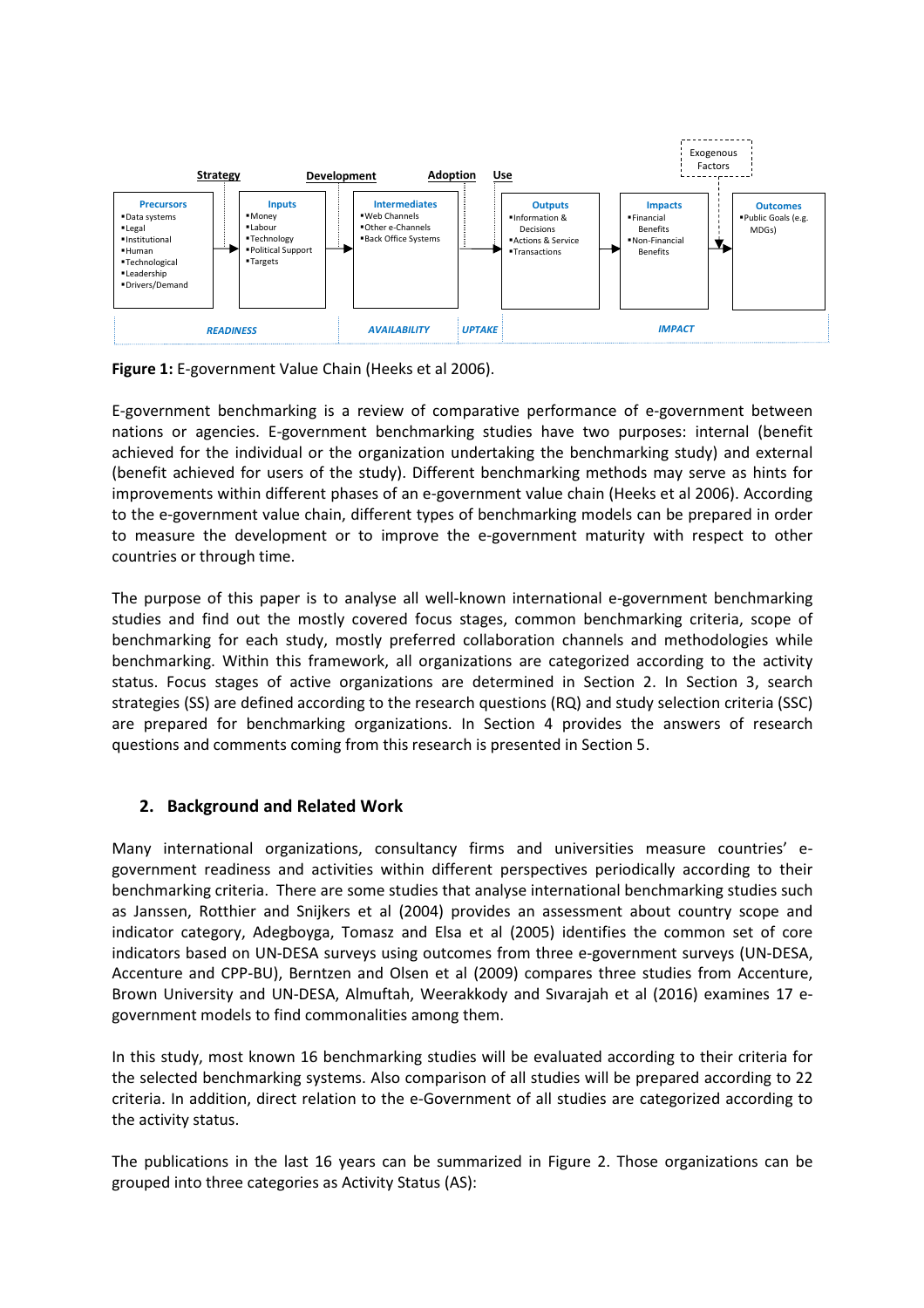- Active Organizations: Organizations that are currently publishing periodic reports: EU and Capgemini et al (2016), OECD et al (2015), UN et al (2016), Obi et al (2016) and WEF et al (2016).
- Related Organizations: Organizations that measure e-government partly or studies in related axes of e-government in their reports published: Accenture et al (2014), AAO et al (2005), Deloitte et al (2016), EIU and IBM et al (2010) and EIU et al (2014), ITU et al (2011), Rutgers and Sungkyunkwan University et al (2016) and World Bank et al (2016).
- **Inactive Organizations: Organizations that have published periodic reports but no longer** produce reports: ADB et al (2011), Brown University et al (2007), DEEDS et al (2003) and RAND Europe et al (2003).



Figure 2: E-government Benchmarking Report Publications – Activity Status of Organizations

An e-government service lifecycle for benchmarking can be summarized in nine stages as "State", "Target", "Inputs", "Process", "Outputs", "Usage", "Outcomes", "Coordination" and "Impacts" (see Figure 3, adapted from Heeks et al 2006, Codagnone and Arne Undheim et al 2008). It can be easily seen that; the focus stages of benchmarking studies of active organizations vary from "state" to "impacts". It is seen that, there is no generic approach to the stages of lifecycle while benchmarking, since different studies focuses on different stages. Having more stage better range of evaluation but also causes difficulties while providing related data during limited benchmarking study time. In this paper, all active studies are analysed and associated with the corresponding states (Figure 3).



Figure 3: "Focus Stages" of Selected Benchmarking Studies on the "Benchmarking Framework for Egovernment"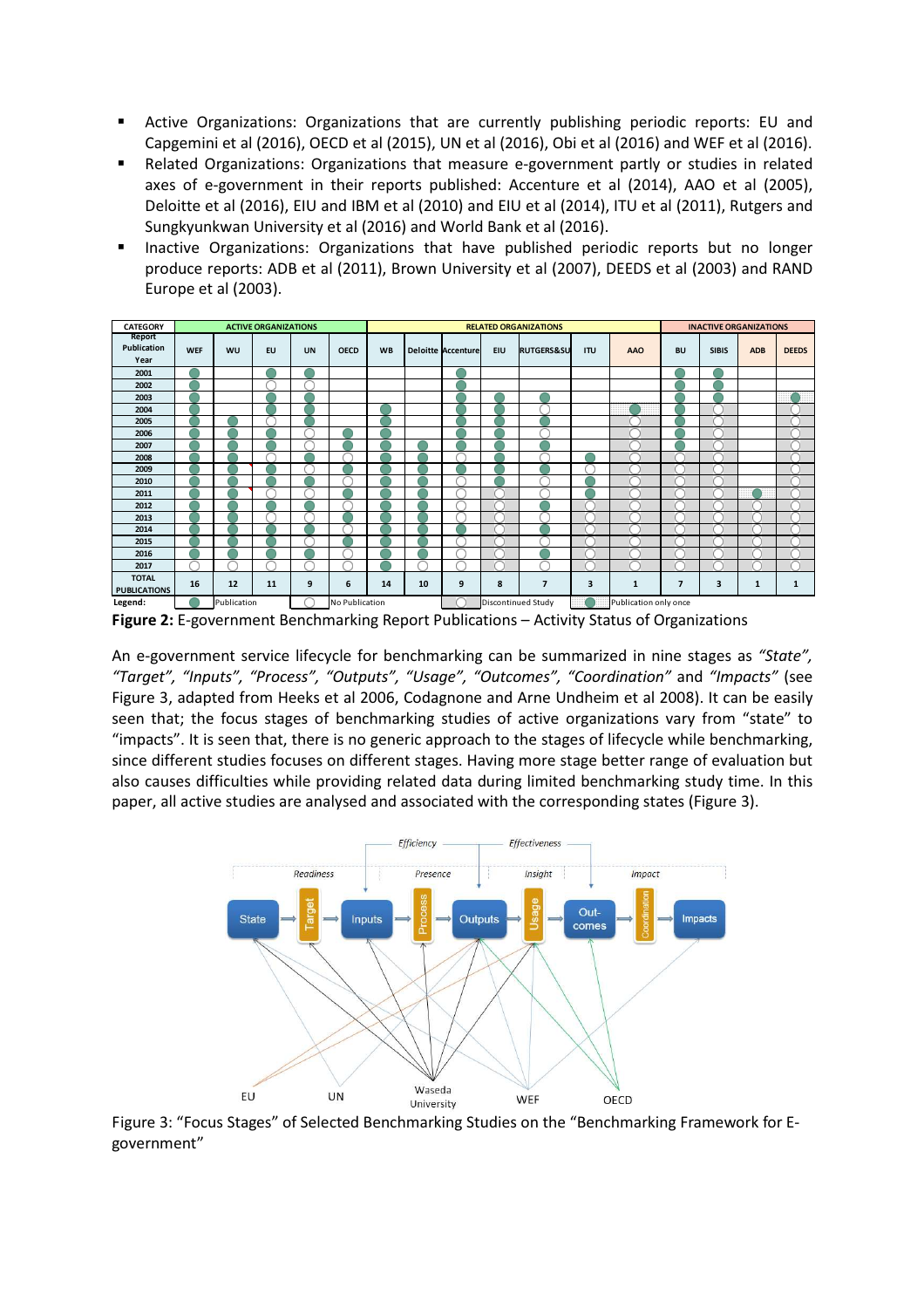Since it is important to be active to make comparisons between years, the scope of this research covers only the active organizations. According to selected criteria, all active organizations are analysed in detail. The current states of benchmarking organizations according to their published latest benchmarking studies are presented in Table 1. In this table only the active organizations have been evaluated since the related organizations do not have a full coverage of the e-government benchmarking. The inactive organizations are also not included in the study due to the fact that they have either obsolete results or are outdated.

# 3. Research Method

This research targets to find answers to the following research questions (RQ) for International e-Government Benchmarking (IEGB) studies:

RQ1: Which focus stages are mostly covered by IEGB studies?

RQ2: What is the common benchmarking criteria in IEGB studies?

RQ3: How wide (scope of) benchmarking is applied?

RQ4: What is the most preferred collaboration channels?

RQ5: Which methodologies are preferred in general?

While trying to answer the research questions, the following methodology is used that consist of five basic steps:

 Identify global actors and their reports on IEGB related to RQ's with the following search strategies (SS):

SS1: Publications/reports/documents of intergovernmental/international and supranational organizations and universities that deal with IEGB.

SS2: Desktop research on the internet about the reports, researches and books on IEGB to fill out the gaps in previously mentioned reports.

SS3: Contacting with the central government bodies that are responsible for data about IEGB for details.

SS4: Contacting with the national delegations of IEGB in international decision-making meetings in order to provide information about benchmarking issues.

SS5: Desktop research of academic papers.

- **Prepare an inventory of all publications (found in SS1) applicable to IEGB studies.**
- **Prepare a criteria list that will be applied to all benchmarking studies.**
- Fill out the criteria list by using the last published benchmarking study/report
- **Prepare comparison table that answer the research questions.**

Study selection criteria (SSC) is prepared according to the following items while taking into consideration of the search strategy:

- Number of published reports (for experience and measurement maturity)
- Coverage of the benchmarks (i.e. number of countries)
- Sustainability (i.e. consistent report publishing period)
- Supranational or academic research support
- Transparency in procedures
- **E** Comparability
- Verifiability with data sets and open formulation

Since sustainable publication of report and transparency in procedures are the conditions for SSC, all materials are collected with desktop research method. Re-arranged reports are reviewed according to the selected comparison criteria. When answers to some criteria could not be found in a report, related institutional presentations and conference proceedings published by the benchmarking institution (or university) are taken into consideration due to the fact that in some cases methodology is preferred to be detailed in a separate document.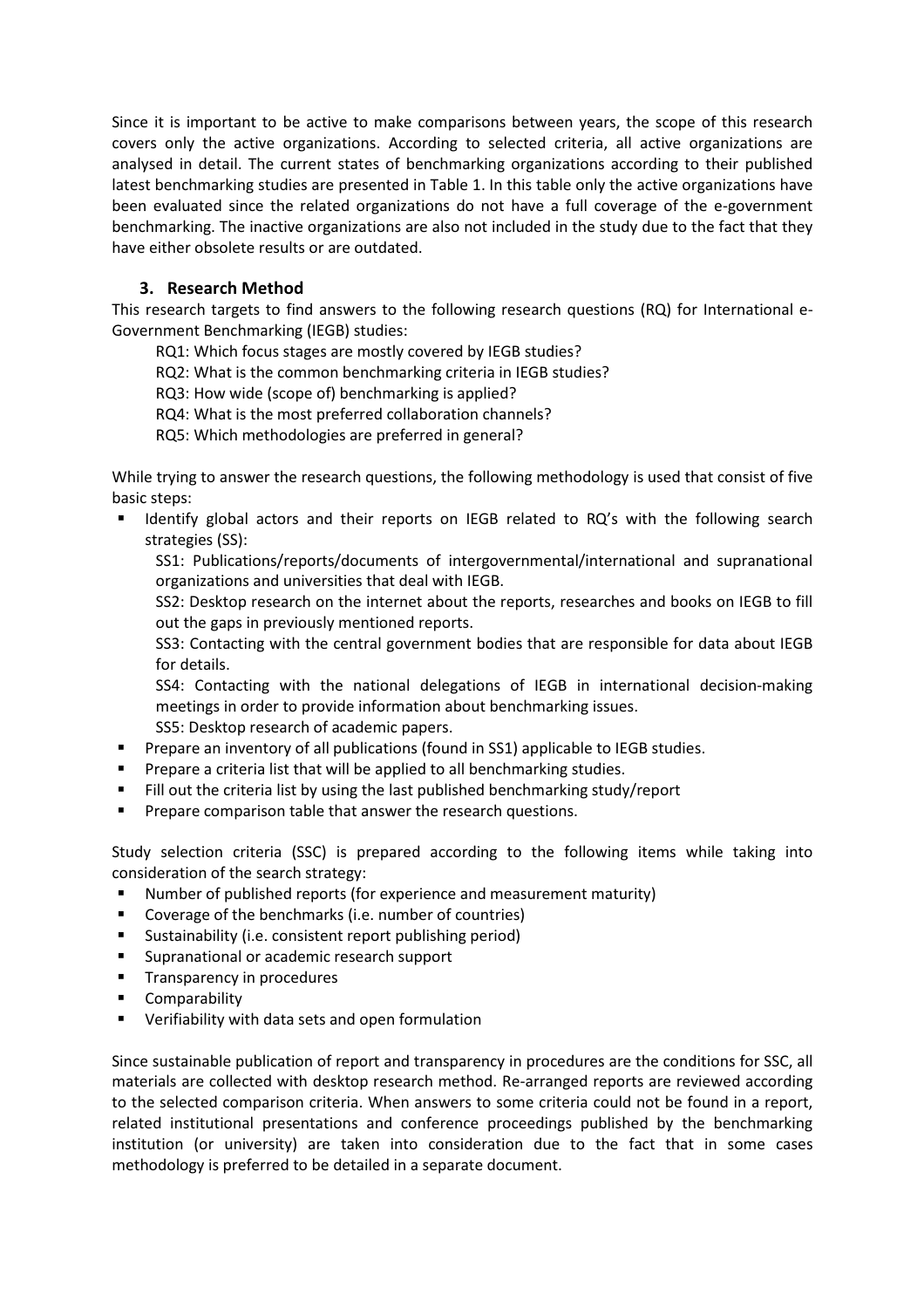# Table 1 Institutions of IEGB Studies - Comparison Table

|                                                                                                   | <b>UNDESA</b>                                                                                                                                                                                                                                                                       | <b>WEF</b>                                                                                                                                                                                                                                      | <b>EU</b>                                                                                                                                                          | <b>WU</b>                                                                                                                                                                                                                                            | <b>OECD</b>                                                                                                                                                            |  |
|---------------------------------------------------------------------------------------------------|-------------------------------------------------------------------------------------------------------------------------------------------------------------------------------------------------------------------------------------------------------------------------------------|-------------------------------------------------------------------------------------------------------------------------------------------------------------------------------------------------------------------------------------------------|--------------------------------------------------------------------------------------------------------------------------------------------------------------------|------------------------------------------------------------------------------------------------------------------------------------------------------------------------------------------------------------------------------------------------------|------------------------------------------------------------------------------------------------------------------------------------------------------------------------|--|
| <b>Report Name</b>                                                                                | <b>UN e-Government Survey</b>                                                                                                                                                                                                                                                       | The Global Information<br><b>Technology Report (GITR)</b>                                                                                                                                                                                       | European e-<br>Government<br><b>Benchmark Report</b>                                                                                                               | IAC International e-<br><b>Government Ranking</b><br>Survey                                                                                                                                                                                          | Government at a Glance                                                                                                                                                 |  |
| <b>Master Ranking</b>                                                                             | <b>E-Government Development</b><br>Index (EGDI)                                                                                                                                                                                                                                     | <b>Networked Readiness</b><br>Index (NRI)                                                                                                                                                                                                       | EU-eGov                                                                                                                                                            | IAC International e-<br><b>Government Ranking</b>                                                                                                                                                                                                    | Government at a Glance                                                                                                                                                 |  |
| <b>Benchmarking</b><br><b>Target</b><br>(Explained target of<br>benchmark study in<br>the report) | Measure<br>e-Government<br>readiness of a country in<br>three pillars [Online Service<br>Index<br>$(OSI)$ ,<br>Telecommunication<br>Infrastructure Index (TII) and<br>Human Capital Index (HCl)]<br>that may be comparable<br>with other countries and the<br>previous measurements | Measure e-Government<br>Networked<br>Readiness<br>which<br>the<br>assesses<br>policies<br>factors,<br>and<br>institutions that enable a<br>country to fully leverage<br>for<br><b>ICTs</b><br>increased<br>competitiveness<br>and<br>well-being | Measure e-Government<br>Maturity for member<br>states and candidate<br>countries for life-events<br>which<br>selected<br>are<br>w.r.t. EU e-Government<br>Strategy | to share best practices,<br>to show the progress of e-<br>Government<br>development in a country,<br>$\blacksquare$<br>to identify trends<br>in e-Gov development,<br>to be a valued resource<br>and cited report by the<br>researchers and scholars | Social Media Use by<br>Government.<br>Digital Government<br>Performance,<br>Open Government Data,<br>Use of e-Government<br>services by Individuals and<br>Businesses. |  |
| <b>Country Coverage</b>                                                                           | 193 Countries                                                                                                                                                                                                                                                                       | 143 Countries                                                                                                                                                                                                                                   | 33 Countries                                                                                                                                                       | 65 Countries                                                                                                                                                                                                                                         | 43 Countries                                                                                                                                                           |  |
| <b>Number of</b><br><b>Published Reports</b>                                                      | 9                                                                                                                                                                                                                                                                                   | 16                                                                                                                                                                                                                                              | 11                                                                                                                                                                 | 9                                                                                                                                                                                                                                                    | 6                                                                                                                                                                      |  |
| <b>Benchmarking</b><br><b>Period</b>                                                              | 2 years                                                                                                                                                                                                                                                                             | Yearly                                                                                                                                                                                                                                          | Yearly                                                                                                                                                             | Yearly                                                                                                                                                                                                                                               | 2 Years                                                                                                                                                                |  |
| <b>Report Language</b>                                                                            | English, Chinese                                                                                                                                                                                                                                                                    | English                                                                                                                                                                                                                                         | English                                                                                                                                                            | English                                                                                                                                                                                                                                              | English, French                                                                                                                                                        |  |
| <b>Measurement</b><br><b>Organization</b><br><b>Category</b>                                      | Intergovernmental<br>Organization                                                                                                                                                                                                                                                   | Non-profit Foundation                                                                                                                                                                                                                           | <b>Consultancy Company</b><br>on behalf of<br>Supranational<br>Organization (EU)                                                                                   | University                                                                                                                                                                                                                                           | Intergovernmental<br>Organization                                                                                                                                      |  |
| <b>Focus Stages</b>                                                                               | (for TII<br>and<br>HRI),<br>State<br>Output (for OSI)                                                                                                                                                                                                                               | State,<br>input,<br>Output,<br>Usage and Impact                                                                                                                                                                                                 | Output and Usage                                                                                                                                                   | State,<br>Target,<br>Input,<br>Process, Output, Usage                                                                                                                                                                                                | Output, Usage and Outcomes                                                                                                                                             |  |
| <b>Number of</b><br><b>Pillars/Sub indexes</b>                                                    | Three pillars / sub-indexes:<br>OSI: Scope and quality of<br>online services (Aim: Most                                                                                                                                                                                             | Four sub-indexes:<br>Environment<br>$\blacksquare$<br>Readiness                                                                                                                                                                                 | Five pillars:<br><b>User Centricity</b><br>Transparency                                                                                                            |                                                                                                                                                                                                                                                      | Nine sub-indexes with four<br>pillars:<br>Social Media Use by                                                                                                          |  |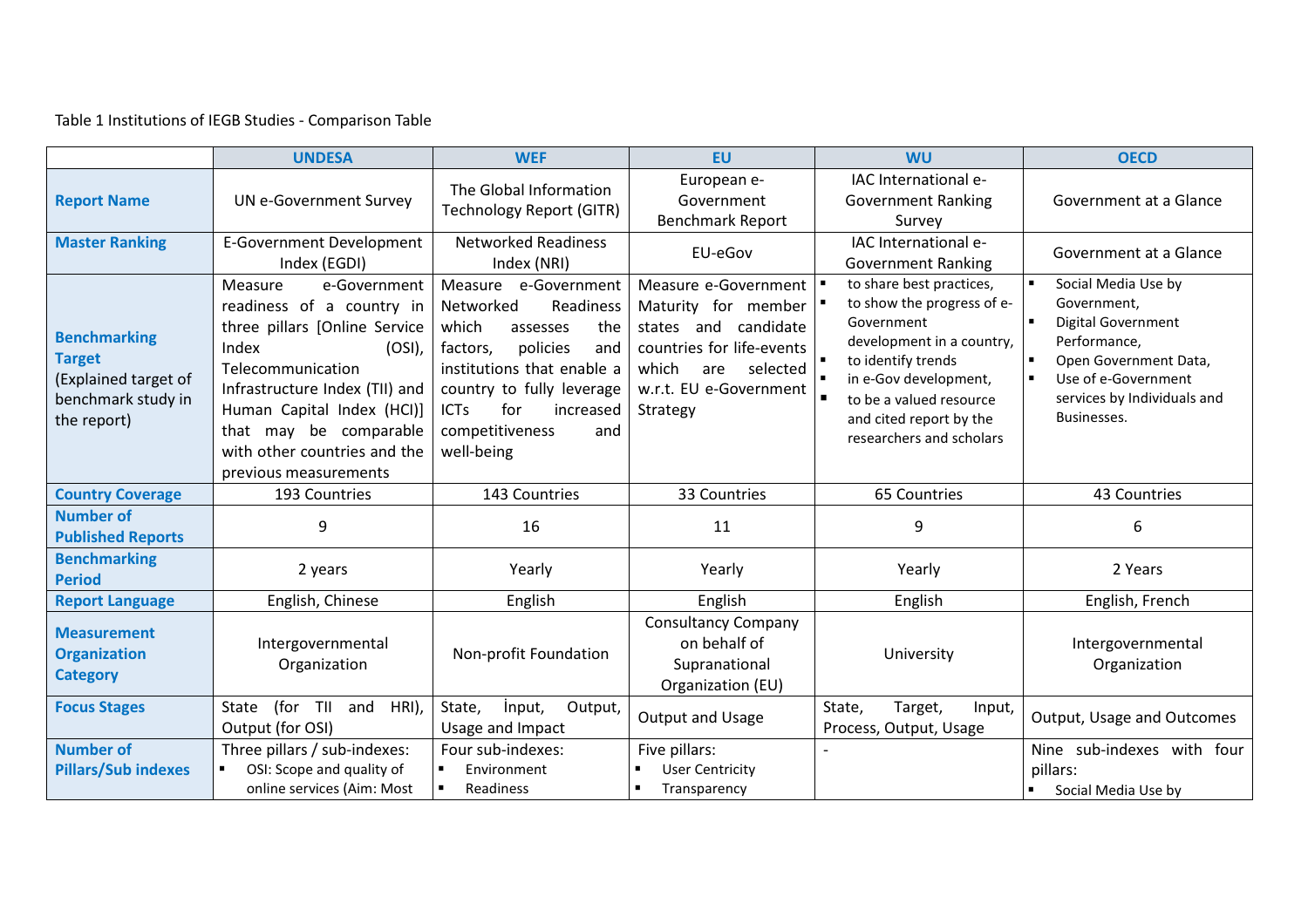|                                                                                                                                                    | <b>WEF</b><br><b>UNDESA</b>                                                                                                                                                                                                                                                                                                                                                       |                                                                                                                                                                                                                   | <b>EU</b>                                                                                                                                                                                                                                                                                                                                                     | <b>WU</b>                                                                                                                                                                                                                                                                                                                                                                                                                                                                                                                   | <b>OECD</b>                                                                                                                                                           |  |
|----------------------------------------------------------------------------------------------------------------------------------------------------|-----------------------------------------------------------------------------------------------------------------------------------------------------------------------------------------------------------------------------------------------------------------------------------------------------------------------------------------------------------------------------------|-------------------------------------------------------------------------------------------------------------------------------------------------------------------------------------------------------------------|---------------------------------------------------------------------------------------------------------------------------------------------------------------------------------------------------------------------------------------------------------------------------------------------------------------------------------------------------------------|-----------------------------------------------------------------------------------------------------------------------------------------------------------------------------------------------------------------------------------------------------------------------------------------------------------------------------------------------------------------------------------------------------------------------------------------------------------------------------------------------------------------------------|-----------------------------------------------------------------------------------------------------------------------------------------------------------------------|--|
|                                                                                                                                                    | frequently used services,<br>Values are provided from<br>public agencies web pages<br>and a questionnaire, with<br>value 1=Exists, 0=Not exist)<br>TII: Development Status of<br>Telecommunication<br>Infrastructure (Aim: More<br>accessibility, Data is<br>provided from ITU)<br>HCI Inherent human capital<br>(Aim: Narrowing digital gap,<br>Data is provided from<br>UNESCO) | Usage<br>$\blacksquare$<br>Impact<br>٠<br>with ten pillars                                                                                                                                                        | Seamless<br>$\blacksquare$<br>Government-Cross<br><b>Border Mobility</b><br><b>Smart Government-</b><br>$\blacksquare$<br><b>Key Enablers</b><br><b>Effective Government</b><br>$\blacksquare$                                                                                                                                                                |                                                                                                                                                                                                                                                                                                                                                                                                                                                                                                                             | Government<br><b>Digital Government</b><br>Performance<br>Open Government Data<br>Use of e-Government<br>services by Individuals and<br><b>Business</b>               |  |
| <b>Number of</b><br><b>Indicators</b>                                                                                                              | 15 Indicators<br>OSI: 1 indicator for National<br>Portal + 5 indicators for<br>selected e-Services,<br>TII:5<br>indicators, HCI:4 indicators                                                                                                                                                                                                                                      | 53 Indicators                                                                                                                                                                                                     | 20 Indicators                                                                                                                                                                                                                                                                                                                                                 | 10 Indicators with 35 Sub<br>Indicators                                                                                                                                                                                                                                                                                                                                                                                                                                                                                     |                                                                                                                                                                       |  |
| <b>Measured Values</b><br>(Main and sub<br>index/categories/axis<br>that is scored<br>separately in order<br>to obtain final<br>measurement score) | EGDI<br>Measures<br>that is<br>of<br>three<br>composed<br>independent<br>composite<br>equal-weighted measures:<br>п<br>Online Services Index, OSI<br>Telecommunication<br>$\blacksquare$<br>Infrastructure Index, TII<br>п<br>Human Capital Index, HCI                                                                                                                            | Calculating NRI, by using<br>53 individual indicators.<br>NRI has four sub-indexes<br>and ten pillars.<br>NRI, pillars and indicators<br>their<br>individual<br>have<br>score between 1 (worst)<br>to $7$ (best). | Six top level benchmark<br>items<br>User Centricity,<br>$\blacksquare$<br>Transparency,<br>٠<br>Seamless<br>Government-<br>Cross Border<br>$\blacksquare$<br>Mobility,<br><b>Smart Government-</b><br>Key Enablers,<br><b>Effective Government</b><br>Seven Life Events<br><b>Starting up a Business</b><br>Losing and Finding a<br>٠<br>Job<br>Studying<br>٠ | 10<br>main and<br>35<br>sub<br>indicators, 154 questions:<br>National portal,<br>٠<br>online services,<br>$\blacksquare$<br>Government CIO,<br>$\blacksquare$<br>e-Government<br>$\blacksquare$<br>Promotion,<br>e-Participation / Digital<br>$\blacksquare$<br>Inclusion,<br>Open Government,<br>$\blacksquare$<br>Network Infrastructure<br>$\blacksquare$<br>Preparedness,<br>Cyber Security,<br>$\blacksquare$<br>Management<br>$\blacksquare$<br>Optimization/Efficiency,<br>The Emerging Technology<br>$\blacksquare$ | Four pillars<br>Social Media Use by<br>Government<br><b>Digital Gov Performance</b><br>Open Gov Data<br>Use of e-Gov services by<br><b>Individuals &amp; Business</b> |  |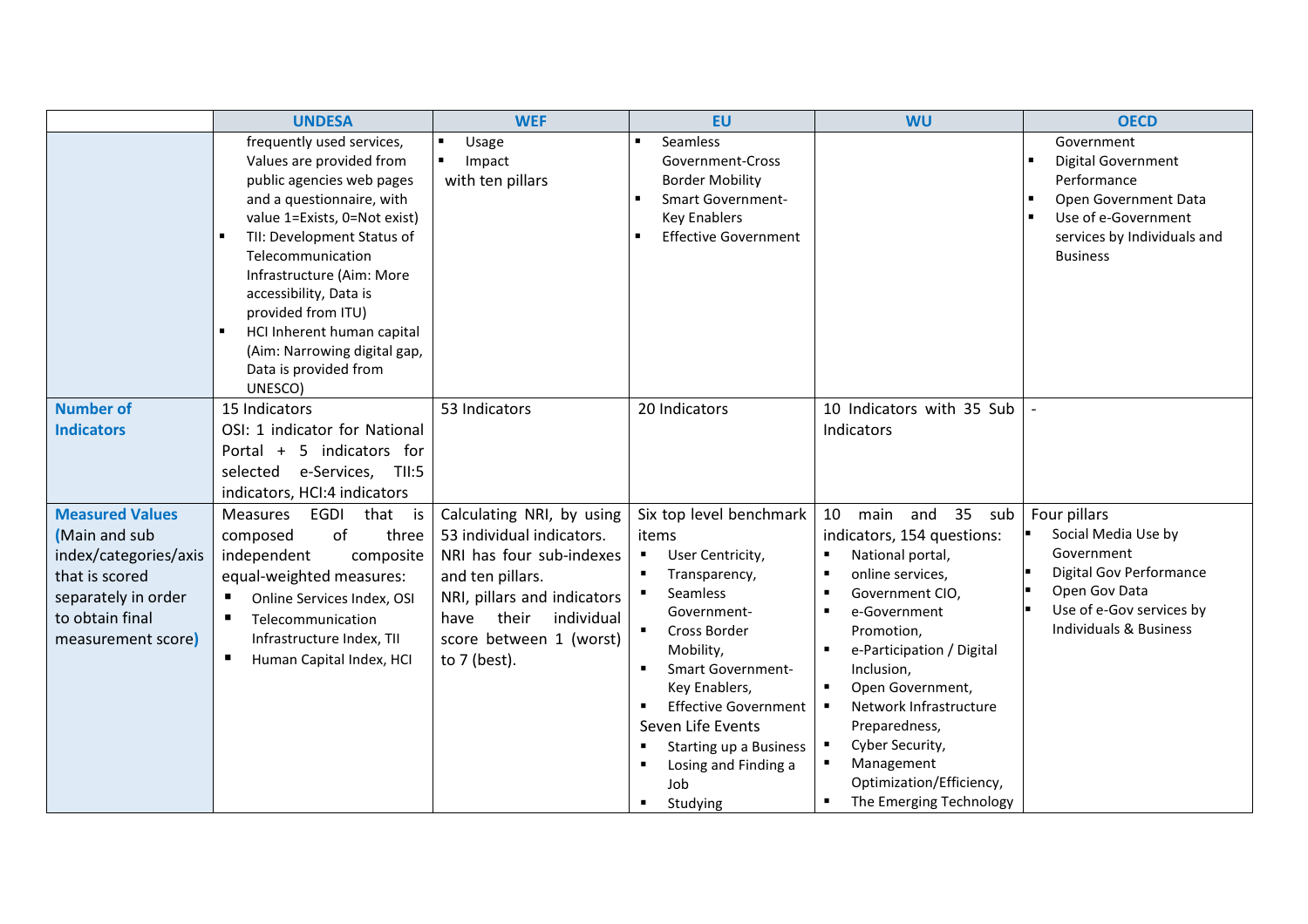|                                                                         | <b>UNDESA</b>                         | <b>WEF</b>                                                  | <b>EU</b>                                                                           | <b>WU</b>                                                                                | <b>OECD</b>                                                                                                         |  |
|-------------------------------------------------------------------------|---------------------------------------|-------------------------------------------------------------|-------------------------------------------------------------------------------------|------------------------------------------------------------------------------------------|---------------------------------------------------------------------------------------------------------------------|--|
|                                                                         |                                       |                                                             | Justice<br>$\blacksquare$<br>Economy<br><b>General Management</b><br>Transportation | in e-Government                                                                          |                                                                                                                     |  |
| <b>Open Criteria List</b>                                               | <b>No</b>                             | Yes                                                         | Yes                                                                                 | Yes                                                                                      | Yes                                                                                                                 |  |
| <b>Transparent</b><br><b>Methodology</b>                                | Yes                                   | Yes                                                         | Yes                                                                                 | Yes                                                                                      | Yes + All data is open to the<br>public in the internet                                                             |  |
| <b>Uninterrupted</b><br><b>Report Period</b>                            | Yes                                   | Yes                                                         | Yes                                                                                 | Yes                                                                                      | Yes                                                                                                                 |  |
| <b>Stable Country</b><br><b>Attendance</b>                              | Yes (190+ Countries since<br>2001)    | Yes (140+ Countries since<br>2001)                          | Yes (28 up to 33<br>countries w.r.t.<br>member states)                              | Yes (But number of<br>countries varies year by<br>year)                                  | Yes                                                                                                                 |  |
| <b>Regional Evaluation</b>                                              | Yes                                   | Yes                                                         | Yes                                                                                 | Yes                                                                                      | First regional edition is<br>released on 2014                                                                       |  |
| <b>GDP Considered</b><br><b>Comparisons</b>                             | Yes                                   | Yes                                                         | Yes                                                                                 | Yes (for population greater<br>than 100 Million)                                         | <b>No</b>                                                                                                           |  |
| <b>Cooperation</b><br><b>Ecosystem Level</b>                            | 5                                     | 5                                                           | $\overline{2}$                                                                      | 4                                                                                        | 3                                                                                                                   |  |
| <b>Cooperation with</b><br><b>Countries</b>                             | Yes since 2012                        | Yes                                                         | Yes                                                                                 | Yes (in University and NGO<br>level)                                                     | Yes                                                                                                                 |  |
| <b>Cooperation with</b><br><b>Private Sector</b>                        | Yes (for OSI)                         | Cisco, Booz & Company                                       | Yes                                                                                 |                                                                                          |                                                                                                                     |  |
| <b>Cooperation with</b><br><b>Academy</b>                               | Yes (for OSI)                         | <b>Cornell University</b>                                   |                                                                                     | Yes (International Academy<br>of CIO (IAC), 11 universities<br>from different countries) |                                                                                                                     |  |
| <b>Cooperation with</b><br><b>International</b><br><b>Organizations</b> | ITU for TII and UNESCO for<br>HCI     | <b>INSEAD</b>                                               |                                                                                     | Yes (OECD, APEC, ITU, WB,<br>UNDESA)                                                     | Yes (European Commission for<br>the Efficiency of Justice<br>(CEPEJ), Gallup and the<br><b>European Commission)</b> |  |
| <b>Other Cooperation</b>                                                | International and Regional<br>Experts | 160 partner institutions<br>for Executive Opinion<br>Survey | Think-tanks and<br>NGO/NPOs                                                         |                                                                                          | <b>International Labour</b><br>Organization (ILO), the World<br>Justice Project                                     |  |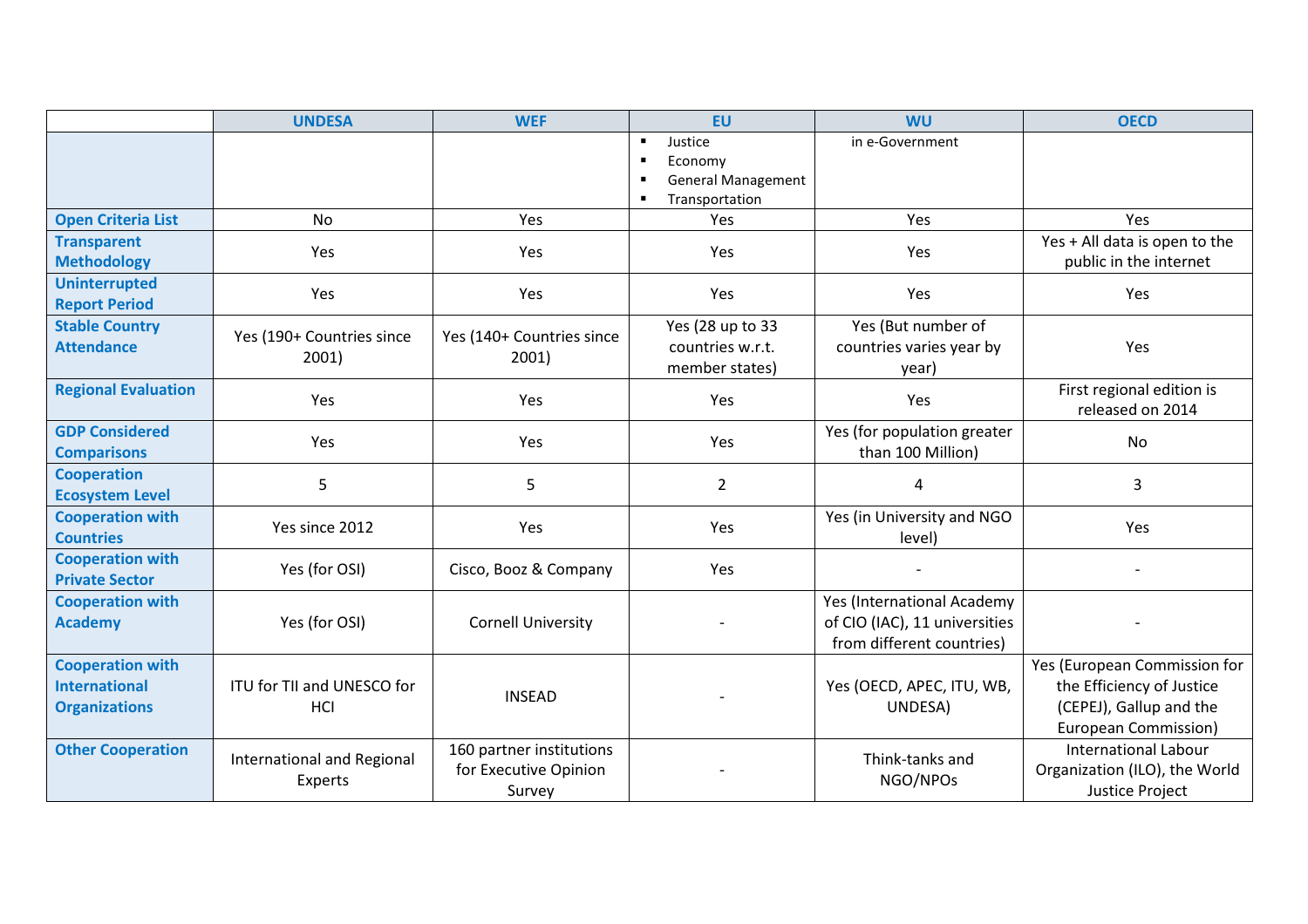Most of the comparison criteria can be extracted from the main benchmarking report. If a report does not include an expected data, presentations and information presented in the website of (or published book by) the benchmarking institution is used. Since the data is collected from the official sources directly the contents were not required to be verified.

# 4. Results

Five international e-government benchmarking studies are analysed and following results were obtained for research questions RQ1 to RQ5.

RQ1 - Focus Stage Trends: When benchmarking studies are categorized according to focus stages (derived from Figure 3) that are common to all studies as shown in Figure 4, it is observed that, all institutions have focused on "Output" (100%) and most of them focused on "Usage" (80%) and three of them focused on "State" (60%). The stages "Target", "Outcomes", "Impact" and "Process" are rarely observed (20%) since it is relatively harder to benchmark these areas.

|                   | <b>UN</b> | EU | WEF OECD WU | <b>Total out of 5 Studies</b> |
|-------------------|-----------|----|-------------|-------------------------------|
| <b>Efficiency</b> |           |    |             | 0                             |
| Coordination      |           |    |             | 0                             |
| <b>Process</b>    |           |    |             | 1                             |
| Impact            |           |    |             | 1                             |
| <b>Outcomes</b>   |           |    |             | 1                             |
| <b>Target</b>     |           |    |             | 1                             |
| Input             |           |    |             | 2                             |
| <b>State</b>      |           |    |             | 3                             |
| <b>Usage</b>      |           |    |             | 4                             |
| Output            |           |    |             | 5                             |

Figure 4 Preferred Focus Stages for International e-Government Benchmarking Studies

RQ2 - Common Benchmarking Criteria: In order to identify the maturity of benchmarking studies, 12 basic criteria are defined such as openness in methodology, transparency, benchmarking data sharing, wide coverage, cooperation ecosystem, GDP consideration, regional evaluation, report history and frequency. According to this comparison shown in Figure 5, World Economic Forum (WEF) meets nearly all of the criteria and European Union (EU) follows it with nine positive criteria. It is seen that all institutions have a transparent methodology, a regional evaluation and perform cooperation with countries (but cooperation with international institutions is weak). All of them have a GDP consideration and published a report this year, except for the Organization for Economic Co-operation and Development (OECD). For countries to make improvements in their e-government development, open criteria list is important. Thus, a country with a low score will understand which criterion is insufficient and will have an opportunity to improve itself. For this perspective, only the UN does not share an all criteria list for benchmarking but all other institutions do. The weakest point resides in the open data approach (that provides powerful opportunity for researches in benchmarking) since only the OECD shares all benchmarking data freely with the public. The other institutions do not share their data openly.

RQ3 - Country Coverage of Studies: EU and OECD prepares reports for their member states (including candidate states) whereas other institutions (UN, WEF and Waseda University (WU)) cover wide range of countries as seen in Figure 6.

RQ4 – Most Preferred Collaboration Channels: For the governance and common mind perspective, it is seen in the Table 1 that, all studies cooperate the benchmarked country (in order to verify the data and results). Second most preferable channel is international organizations (as data source and experience Exchange). Cooperation with Academy and private sector are in third place.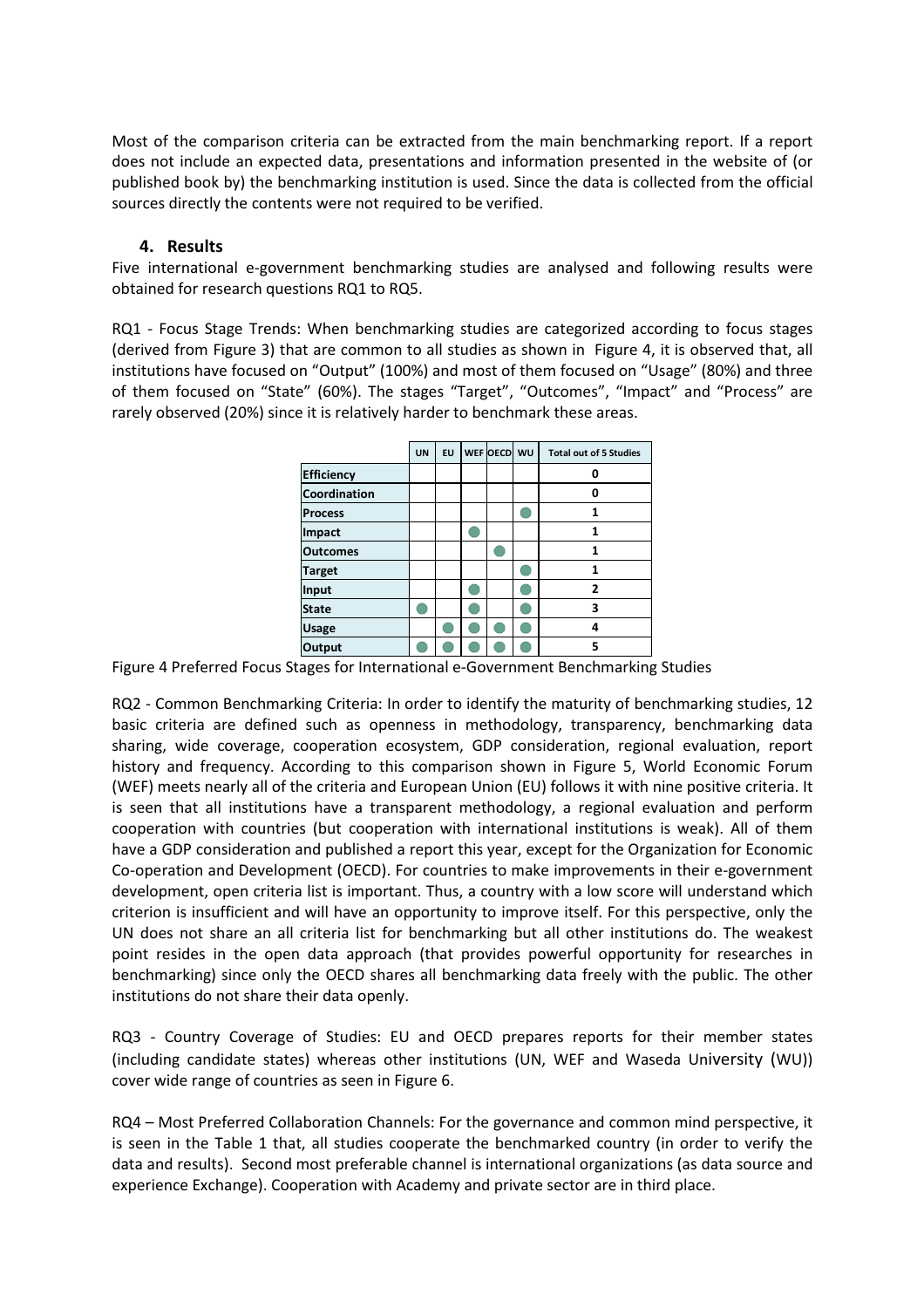| <b>COMMON BENCHMARKING CRITERIA</b>  | <b>WEF</b> | EU | <b>UN</b> | WU                        | <b>OECD</b> |
|--------------------------------------|------------|----|-----------|---------------------------|-------------|
| Open Criteria List                   |            |    | ×         |                           |             |
| Open Benchmarking Data to Public     |            | ×  | ×         |                           |             |
| <b>Transparent Methodology</b>       |            |    |           |                           |             |
| Cover more than 100 Country          |            | ×  |           | $\boldsymbol{\mathsf{x}}$ | ×           |
| 15+ Years of Benchmarking Experience |            |    |           |                           |             |
| <b>Coop. With Countries</b>          |            |    |           |                           |             |
| Coop. With Private sector            |            |    |           |                           |             |
| Coop. With International Org.        |            | ×  |           | ×                         | ×           |
| <b>Regional Evaluation</b>           |            |    |           | ✓                         |             |
| <b>GDP Consideration</b>             |            |    |           |                           | ×           |
| <b>Yearly Benchmarking</b>           |            |    | ×         |                           | ×           |
| Report on 2016                       |            |    |           |                           |             |
| <b>COMBINED POINT</b>                | 11         | g  | 9         |                           |             |

Figure 5 Common Benchmarking Criteria - Comparison of Institutions



Figure 6 Country Coverage of the Benchmarking Studies

RQ5 – Preferred Methodologies (Index and Indicator Density): In order to sustain the comparability, none of institutions prefers to make changes in their benchmarking indicators dramatically but may add only a very few new indicators in order to reflect the trends. Even though each institution names differently, all of them have values for "index" and "indicator". Currently UN has 16 indicators in three indexes, WEF has 10 indicators (namely category) on five indexes (namely main component), EU has 22 indicators on five indexes (namely benchmark level), WU has 35 sub indicators (namely indicator) on 10 indexes (namely indicator) and OECD has 10 sub-indexes (namely indicator) on four indexes (namely pillar). So those five institutions provide us total of 93 indicators and 27 indexes. In this research, the indexes were grouped to be listed under a general category as much as possible and as a result 14 categories are obtained (Figure 7). The most common index categories are "infrastructure" and "usage" that are shared nearly by all of the institutions. "Transparency" follows as the second most common index category, "efficiency-effectiveness, online services" and "human capital" is shared by only two institutions. Eight categories (impact, participation, performance, social media, ecosystem (environment), superstructure, privacy and security, user centricity) do not include more than one index, so they are unique (used only within the same institutions). The estimated reasons for some of them are benchmarking difficulty (for impact and performance) and lack of enough data (for participation, privacy and security, environment) or existence of other benchmarking studies focused on directly one index (user centricity on "Global e-Government Report" from Brown University et al 2007).

When a similar categorization was attempted for the indicators, it was determined that there were no common categories.

As seen in Figure 7, increased usage (by the benchmarking studies) indicate the areas that are more important of have more prioritized in an e-government. So by focusing into those areas (infrastructure, usage and transparency), it is possible to use the limited government resources to the more critical areas. In addition this approach will also provide better benchmarking results for those governments. This approach will also provide better benchmarking results for those governments.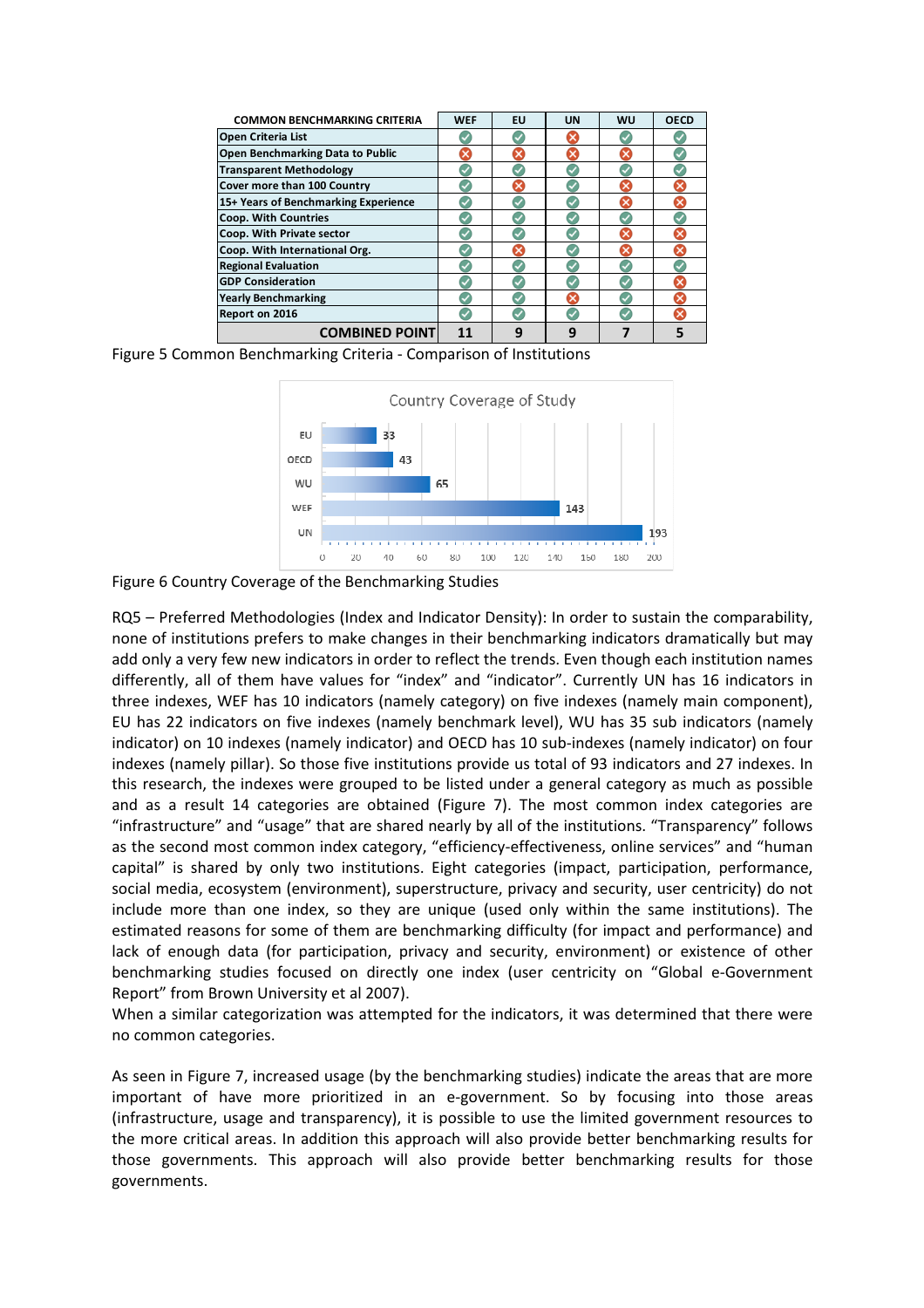| <b>Common Indexes</b>           |                | <b>Organizations</b> |            |             |             |            |           |
|---------------------------------|----------------|----------------------|------------|-------------|-------------|------------|-----------|
| Infrastructure                  | 6              | UN                   | EU         | <b>WU</b>   | <b>WU</b>   | <b>WEF</b> | <b>WU</b> |
| e-Service Usage                 | 4              | EU                   | WU         | <b>WEF</b>  | <b>OECD</b> |            |           |
| <b>Transparency</b>             | 3              | EU                   | WU         | <b>OECD</b> |             |            |           |
| <b>Efficiency-Effectiveness</b> | $\overline{2}$ | <b>EU</b>            | WU         |             |             |            |           |
| <b>Online Services</b>          | $\overline{2}$ | UN                   | WU         |             |             |            |           |
| Human Capital                   | $\overline{2}$ | UN                   | <b>WEF</b> |             |             |            |           |
| Impact                          | 1              | <b>WEF</b>           |            |             |             |            |           |
| Participation                   | 1              | WU                   |            |             |             |            |           |
| Performance                     | 1              | <b>OECD</b>          |            |             |             |            |           |
| Social Media                    | 1              | <b>OECD</b>          |            |             |             |            |           |
| Ecosystem                       | 1              | <b>WEF</b>           |            |             |             |            |           |
| Superstructure                  | $\mathbf{1}$   | <b>WU</b>            |            |             |             |            |           |
| <b>Privacy and Security</b>     | 1              | <b>WU</b>            |            |             |             |            |           |
| <b>User Centricity</b>          | 1              | <b>EU</b>            |            |             |             |            |           |

Figure 7 Common Index Categories

# 5. Conclusions

It is obvious that, output of benchmarking studies provides many opportunities for improving the egovernment maturity in countries and enable for comparisons between countries for government services maturity. The identification of common aspects of different measurement studies is crucial for spending the limited public resources on common goals and lets us focus on the e-government topic in the mostly researched areas. In this research, active five out of 16 well-known e-government benchmarking studies (UN, EU, OECD, WEF and WU) have been analysed in detail.

From this, it is found that, those studies focused mainly on "output" and "usage" of benchmarking framework for E-government. Second finding is that; "cooperation with countries", "regional evaluation", "transparent methodology", "GDP consideration" are the common benchmarking criteria. On the other hand, weakest point is "openness" on benchmarking data.

Another result in the common index categories show that "Infrastructure" and "e-Service Usage" are the most important and preferred categories but it is striking that human-focused categories such as "human capital" and "user centricity" are involved in a very small number of studies. Also privacy and security are very important common point between e-government and cyber security but those categories are included in one study only.

It is observed that none of the studies measures the "usage of e-services by citizens", "governance model of e-government", "benefits of e-services" and "satisfaction". It is possible to carry out studies in the future on preparing an improved e-government framework in the scope of the results of this research.

# References

Accenture. (2014) "Digital Government Pathways to Delivering Public Services for the Future: A Comparative Study of Digital Government Performance across 10 Countries", [online], https://www.accenture.com/us-en/~/media/Accenture/Conversion-

Assets/DotCom/Documents/Global/PDF/Industries\_7/Accenture-Digital-Government-Pathways-to-Delivering-Public-Services-for-the-Future.pdf.

Asian Development Bank ADB. (2011) "e-Government Capability Maturity Model: Improving Public Services through Information and Communication Technology", http://www.unapcict.org/ecohub/egovernment-capability-maturity-model/at\_download/attachment1.

Australian National Audit Office AAO. (2005) "Measuring the Efficiency and Effectiveness of e-Government", [online], https://www.anao.gov.au/sites/g/files/net2181/f/ANAO\_Report\_2004-2005\_26.pdf.

Brown University. (2007) "Global e-Government, 2007", [online], Taubman Center for Public Policy and American Institutions, http://www.brown.edu/academics/taubmancenter/sites/brown.edu.academics.taubman-center/files/uploads/egovt07int.pdf.